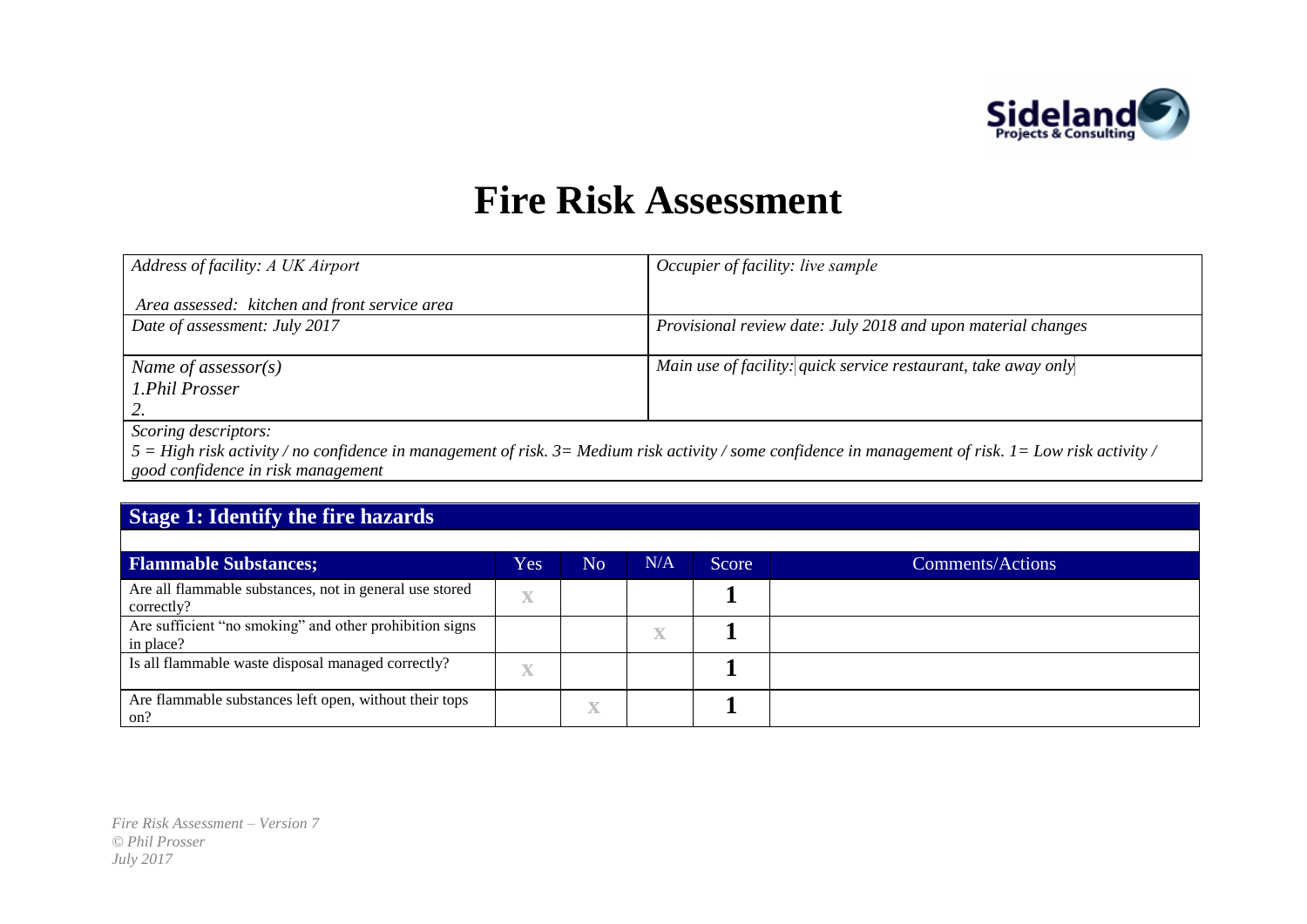

| <b>Combustible Materials;</b>                                                    | Yes                     | N <sub>o</sub>          | N/A         | Score | <b>Comments/Actions</b>                                    |
|----------------------------------------------------------------------------------|-------------------------|-------------------------|-------------|-------|------------------------------------------------------------|
| Are any combustible materials next to ignition source?                           |                         | $\overline{\mathbf{X}}$ |             |       |                                                            |
| Are any combustible materials adjacent to flammable<br>substances?               |                         | $\overline{\mathbf{X}}$ |             |       |                                                            |
| Are any combustible materials adjacent to or within an<br>escape route?          |                         | $\overline{\mathbf{X}}$ |             |       | Keep escape routes clear at all times.                     |
| Are combustible materials stacked safely so not to<br>hinder an evacuation?      | $\overline{\mathbf{X}}$ |                         |             |       | Remote packaging store area to be racked out and kept tidy |
| Are sufficient "no smoking" signs and other prohibition<br>signs in place?       |                         |                         | $\mathbf X$ |       |                                                            |
| Are large amounts of combustible materials displayed or<br>stored?               |                         | $\mathbf X$             |             |       |                                                            |
| <b>Combustible Waste;</b>                                                        | Yes                     | N <sub>o</sub>          | N/A         | Score | <b>Comments/Actions</b>                                    |
| Is combustible waste adjacent to any sources of ignition?                        |                         | $\mathbf X$             |             |       |                                                            |
| Is combustible waste adjacent to any flammable<br>substance?                     |                         | $\mathbf X$             |             |       |                                                            |
| Is combustible waste allowed to accumulate in or<br>adjacent to an escape route? |                         | $\mathbf X$             |             |       |                                                            |
| Are external waste skips adjacent to or near the<br>premises?                    |                         | $\mathbf X$             |             |       |                                                            |
| Do signs & notices indicate waste disposal areas and<br>procedures?              |                         | $\overline{\mathbf{X}}$ |             |       |                                                            |
| Are sufficient "no smoking" and other prohibition signs<br>in place?             |                         |                         | $\mathbf X$ |       |                                                            |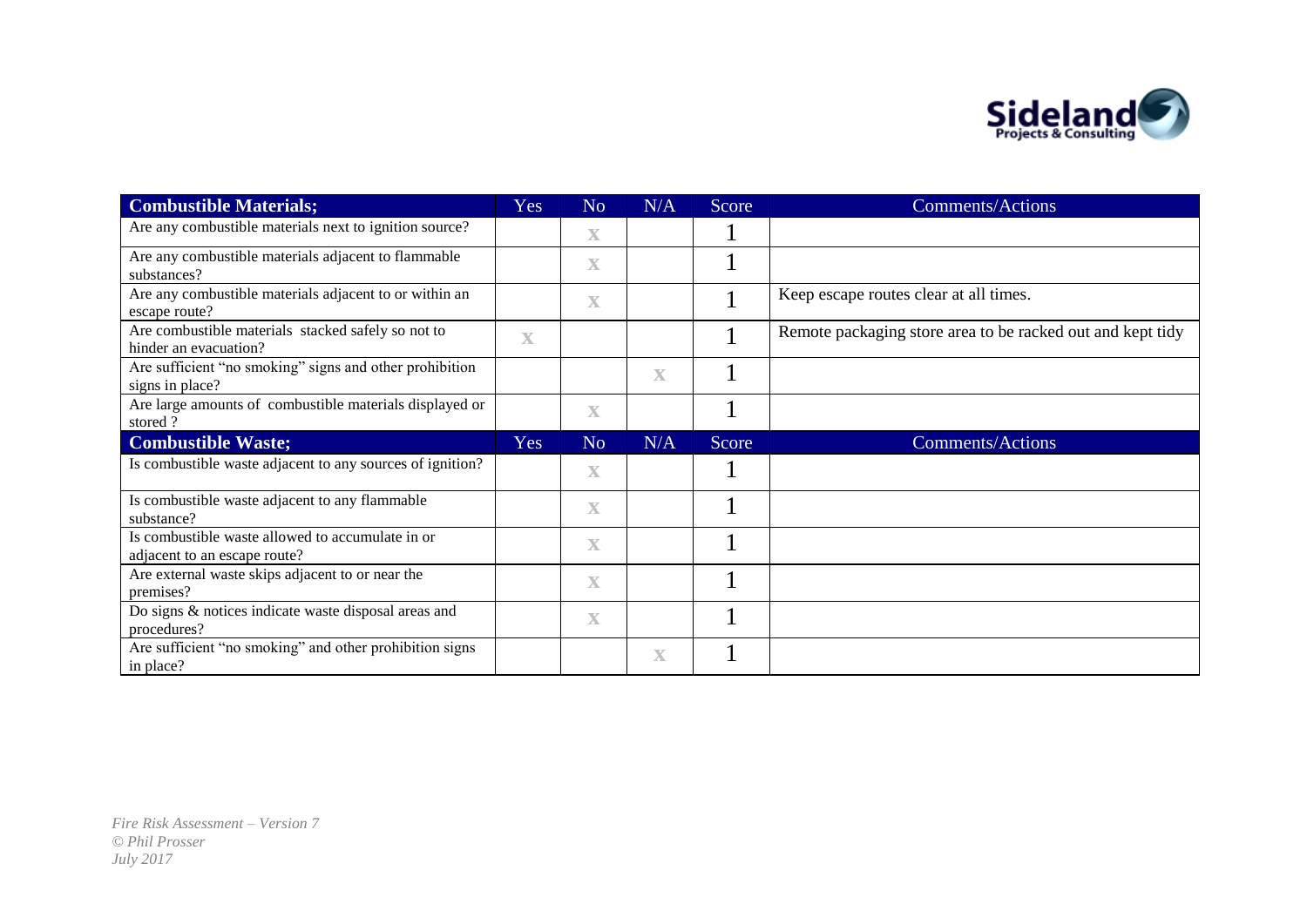

| <b>Interior Furnishings;</b>                                                 | Yes | N <sub>o</sub> | N/A                     | Score | Comments/Actions                            |
|------------------------------------------------------------------------------|-----|----------------|-------------------------|-------|---------------------------------------------|
| Are labels attached to confirm furnishings fire<br>resistance?               |     |                | $\overline{\mathbf{X}}$ |       | Take away offer only no seating is proposed |
| Are items of furniture damaged with padding exposed?                         |     |                | $\overline{\mathbf{X}}$ |       |                                             |
| Are furnishings adjacent to an ignition source?                              |     |                | $\overline{\mathbf{X}}$ |       |                                             |
| Are there any "near miss" indications of burns or<br>discolouring from heat? |     |                | $\overline{\mathbf{X}}$ |       |                                             |
|                                                                              |     |                |                         |       |                                             |

| <b>Heating Appliances;</b>                                                                         | Yes | N <sub>o</sub> | N/A                     | Score | <b>Comments/Actions</b> |
|----------------------------------------------------------------------------------------------------|-----|----------------|-------------------------|-------|-------------------------|
| Does heating use a naked flame or open element $-$ are<br>these fitted with E-stop / fuel cut off  |     |                | $\overline{\mathbf{X}}$ |       |                         |
| If heating uses a naked flame/open element $-$ is heating<br>turned off when area is not occupied? |     |                | $\overline{\mathbf{X}}$ |       |                         |
| Is heating securely fixed to wall or floor?                                                        |     |                | $\overline{\mathbf{X}}$ |       |                         |
| Are any flammable or combustible materials adjacent to<br>heating?                                 |     |                | $\overline{\mathbf{X}}$ |       |                         |
|                                                                                                    |     |                |                         |       |                         |

| <b>Cooking Appliances;</b>                                                          | Yes                     | No | N/A | Score | <b>Comments/Actions</b>                                                                                                                                                                      |
|-------------------------------------------------------------------------------------|-------------------------|----|-----|-------|----------------------------------------------------------------------------------------------------------------------------------------------------------------------------------------------|
| Does cooking take place within the facility $-$ including<br>toasters & microwaves? | $\overline{\mathbf{v}}$ |    |     |       | All electric with fuel interlock                                                                                                                                                             |
| Is the cooking areas been designed to be used as a<br>kitchen?                      | X                       |    |     |       | 60 min enclosure                                                                                                                                                                             |
| Are there any deep fat frying cooking units?                                        | X                       |    |     |       | To be maintained in accordance with manufacturers guidelines,<br>recommend a service contract with periodic planned maintenance<br>included, upon appointment this can turn to a score of 1. |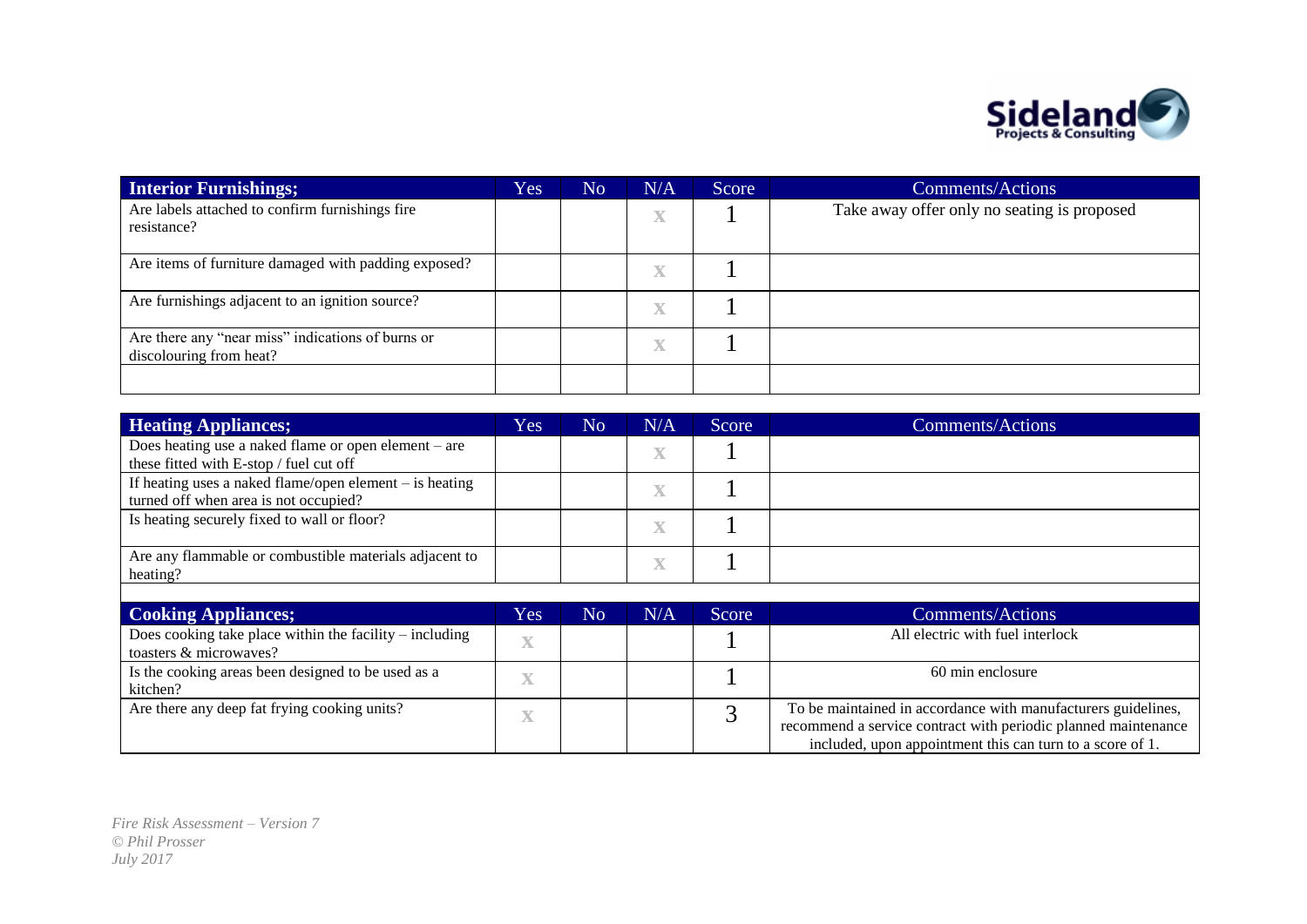

| <b>Electrical Appliances;</b>                                                     | Yes                     | N <sub>o</sub> | N/A | Score | <b>Comments/Actions</b>              |
|-----------------------------------------------------------------------------------|-------------------------|----------------|-----|-------|--------------------------------------|
| Are electrical appliances correctly rated?                                        | $\overline{\mathbf{X}}$ |                |     |       | Commercially rated appliances in use |
| Are electrical appliances in a good state of repair and in<br>good working order? | $\overline{\mathbf{X}}$ |                |     |       |                                      |
| Are there any visible signs of overheating?                                       |                         |                |     |       |                                      |
| Are multi-point adapters or extension leads in use?                               |                         |                |     |       |                                      |
| Are cables trailed across walkways or escape routes?                              |                         |                |     |       |                                      |

| Lighting;                                                                    | Yes                     | N <sub>o</sub> | N/A                     | Score | <b>Comments/Actions</b> |
|------------------------------------------------------------------------------|-------------------------|----------------|-------------------------|-------|-------------------------|
| Are all light fittings in a good state of repair?                            | $\mathbf X$             |                |                         |       |                         |
| Are there light bulbs & fittings near combustible<br>materials?              |                         | $\mathbf X$    |                         |       |                         |
| Are there any signs of overheating - including fittings<br>and control gear? |                         | $\mathbf X$    |                         |       |                         |
| Is there any portable lighting in use?                                       |                         | $\mathbf X$    |                         |       |                         |
| Is portable lighting in a good state of repair?                              |                         |                | $\mathbf X$             |       |                         |
| Is there any sign of overheating in portable light units?                    |                         |                | $\overline{\mathbf{X}}$ |       |                         |
| Are any portable lighting cables trailing across any<br>escape routes?       |                         |                | X                       |       |                         |
| Are lights turned off when the area is not occupied?                         | $\overline{\mathbf{X}}$ |                |                         |       |                         |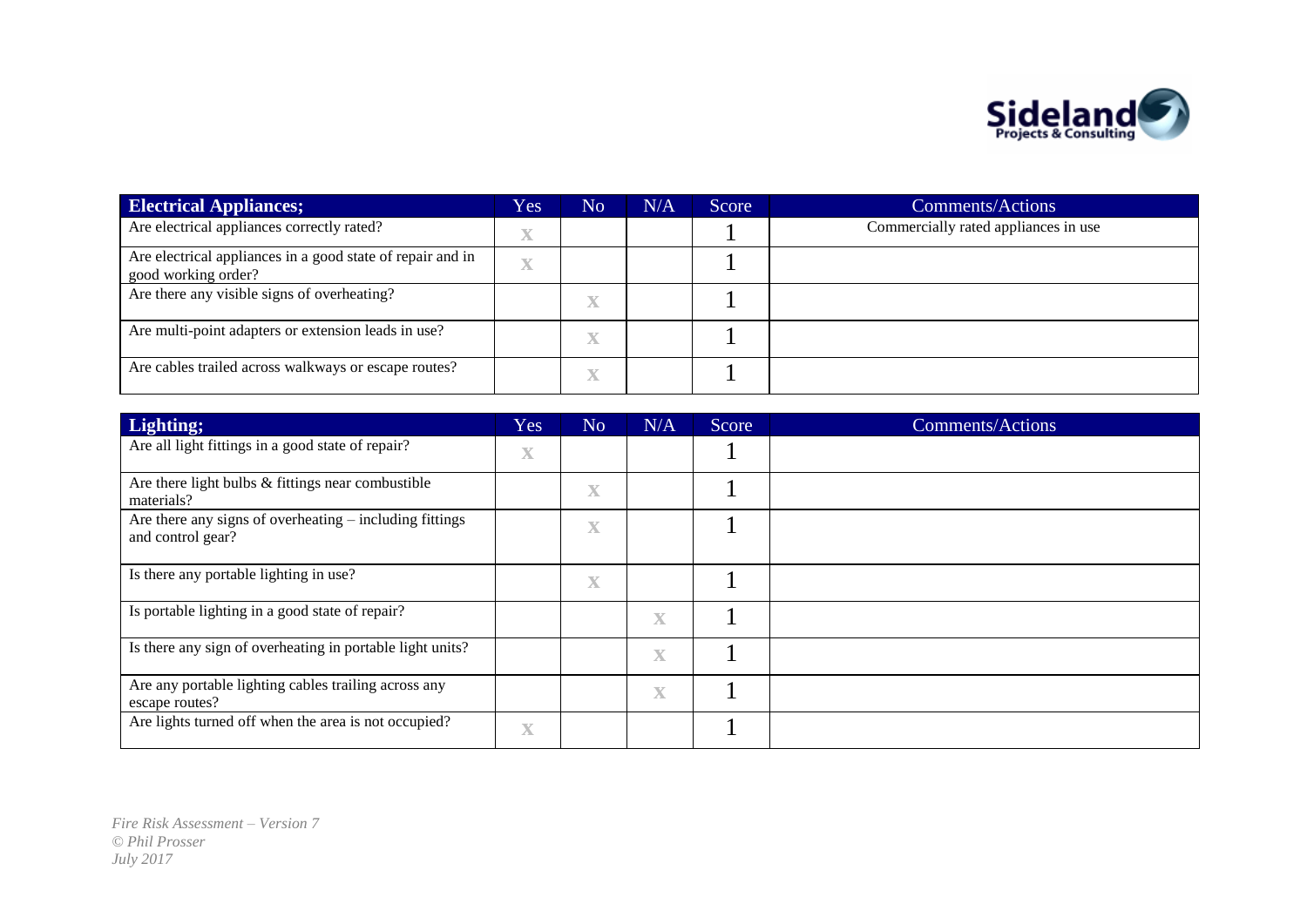

| <b>Smoking</b> ;                                                            | Yes | N <sub>o</sub> | N/A                | Score | <b>Comments/Actions</b> |
|-----------------------------------------------------------------------------|-----|----------------|--------------------|-------|-------------------------|
| Is there any evidence of unauthorised smoking?                              |     |                | $\bar{\mathbf{X}}$ |       |                         |
| Is there a dedicated smoking area?                                          |     |                | X                  |       |                         |
| Are safe disposal units provided in the smoking areas?                      |     |                | X                  |       |                         |
| Are any flammable or combustible materials stored<br>within smoking areas?  |     |                | $\bf{X}$           |       |                         |
| Is the smoking area checked before leaving and securing<br>the premises?    |     |                | $\bf{X}$           |       |                         |
| Are signs displayed to prohibit smoking outside of the<br>designated areas? |     |                | X                  |       |                         |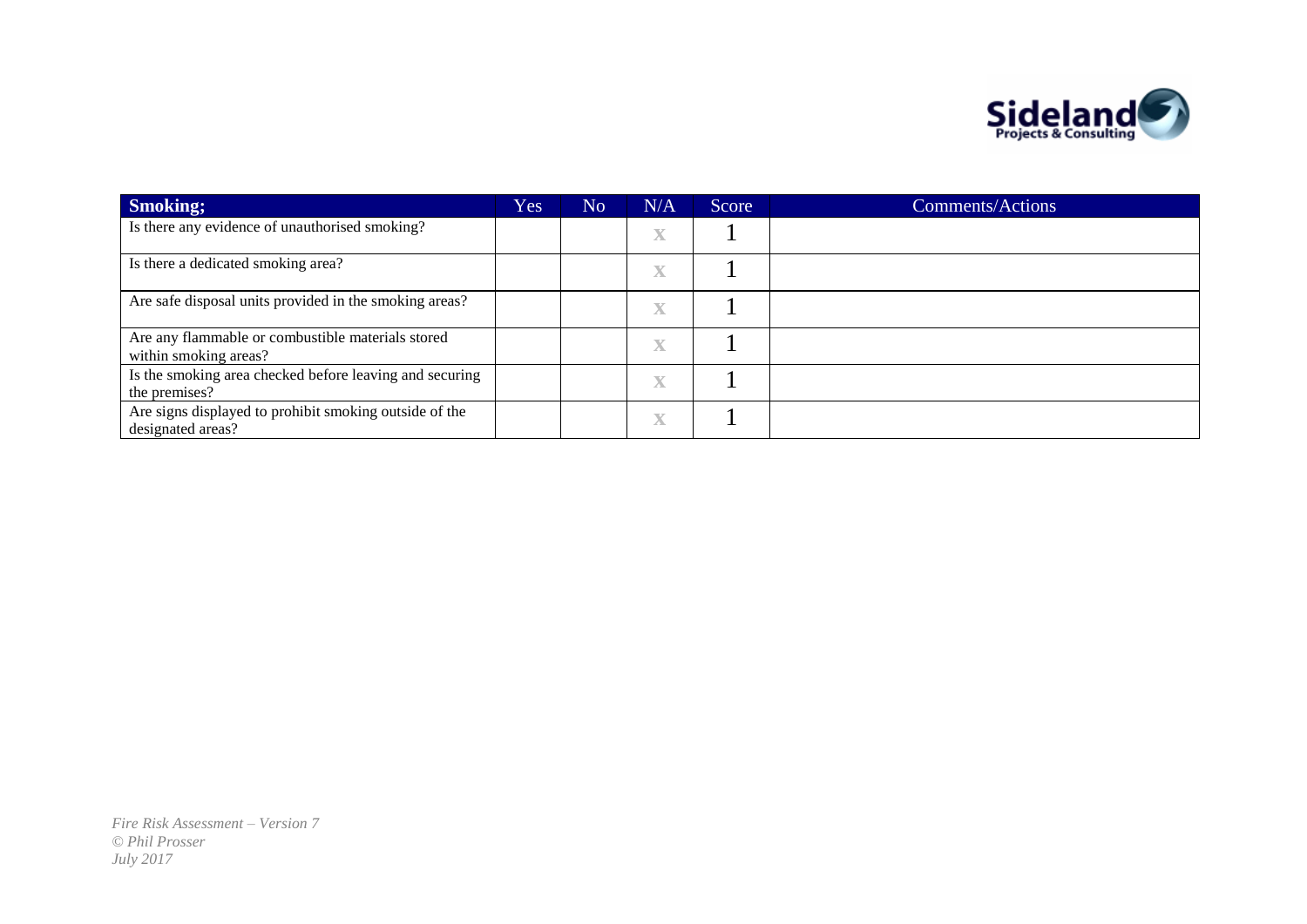

| Stage 2: Identifying people who could be at risk                                               |                         |                |     |              |                                                                                                                  |  |  |  |  |
|------------------------------------------------------------------------------------------------|-------------------------|----------------|-----|--------------|------------------------------------------------------------------------------------------------------------------|--|--|--|--|
|                                                                                                |                         |                |     |              |                                                                                                                  |  |  |  |  |
| People at risk                                                                                 | Yes                     | N <sub>o</sub> | N/A | <b>Score</b> | <b>Comments/Actions</b>                                                                                          |  |  |  |  |
| Is the area accessible to members of the public?                                               | $\mathbf X$             |                |     |              | Yes, fully                                                                                                       |  |  |  |  |
| Is the facility used by people whose mobility is<br>impaired?                                  | $\overline{\mathbf{X}}$ |                |     |              | Yes, level access provided, Equalities statement to be prepared by<br>Operations to ensure an inclusive service. |  |  |  |  |
| Is the facility used by people with other forms of<br>disability?                              | $\overline{\mathbf{X}}$ |                |     |              | Open to all                                                                                                      |  |  |  |  |
| Are 3 <sup>rd</sup> party contractors or maintenance staff aware of<br>fire safety procedures? | $\mathbf X$             |                |     |              | All contractors to be bound by  control of contractors<br>process                                                |  |  |  |  |
| <b>Rooms;</b>                                                                                  | Yes                     | N <sub>o</sub> | N/A | Score        | <b>Comments/Actions</b>                                                                                          |  |  |  |  |
| Are all escape doors from rooms clearly identified?                                            | $\mathbf X$             |                |     |              |                                                                                                                  |  |  |  |  |
| Are fire doors in good order of repair?                                                        | $\overline{\mathbf{X}}$ |                |     |              |                                                                                                                  |  |  |  |  |
| Does the layout of fixtures $&$ fittings allow a safe<br>evacuation?                           | $\overline{\mathbf{X}}$ |                |     |              | Requires active training to ensure total evacuation.                                                             |  |  |  |  |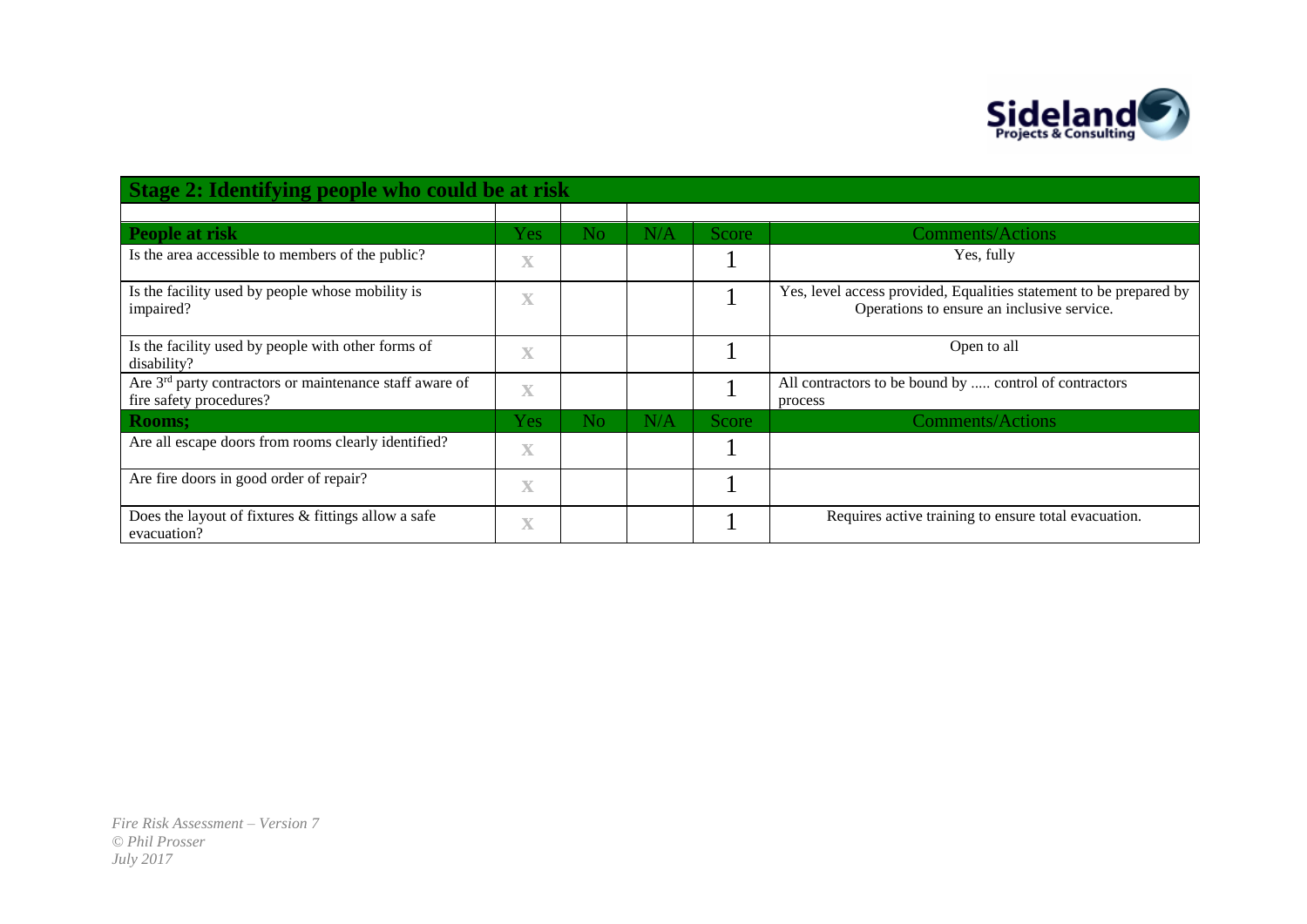

| <b>Corridors;</b>                                                 | <b>Yes</b>              | N <sub>o</sub>          | N/A | Score | <b>Comments/Actions</b>                                                                                                                                                                                                                                                                                                                                                                                                             |
|-------------------------------------------------------------------|-------------------------|-------------------------|-----|-------|-------------------------------------------------------------------------------------------------------------------------------------------------------------------------------------------------------------------------------------------------------------------------------------------------------------------------------------------------------------------------------------------------------------------------------------|
| Are any "prohibited" items present within the escape<br>corridor? |                         | $\overline{\mathbf{X}}$ |     | Τ.    | *Prohibited items:<br>• portable heaters<br>cooking appliances<br>$\bullet$<br>fixed heaters with open elements<br>$\bullet$<br>electrical items, other than normal fixtures<br>notice boards<br>$\bullet$<br>mirrors<br>٠<br>coat racks/stands<br>upholstered furniture<br>$\bullet$<br>temporary stores of goods etc<br>gas meters, fittings, etc<br>vending machines<br>$\bullet$<br>gaming machines<br>photocopiers, faxes, etc |
| Are doors fitted with effective self closing devices?             | $\mathbf X$             |                         |     |       |                                                                                                                                                                                                                                                                                                                                                                                                                                     |
| Are any doors wedged or propped open?                             |                         | $\overline{\mathbf{X}}$ |     |       |                                                                                                                                                                                                                                                                                                                                                                                                                                     |
| Are doors fitted with "fire door- keep shut" signs?               | $\overline{\mathbf{X}}$ |                         |     |       |                                                                                                                                                                                                                                                                                                                                                                                                                                     |
| Are fire doors in good order of repair?                           | $\overline{\mathbf{X}}$ |                         |     |       |                                                                                                                                                                                                                                                                                                                                                                                                                                     |
| Is the corridor clear form obstructions?                          | $\mathbf X$             |                         |     | 3     | Final exit route to be kept clear and not used for delivery storage                                                                                                                                                                                                                                                                                                                                                                 |
| Are escape corridors illuminated adequately?                      |                         | $\mathbf X$             |     |       |                                                                                                                                                                                                                                                                                                                                                                                                                                     |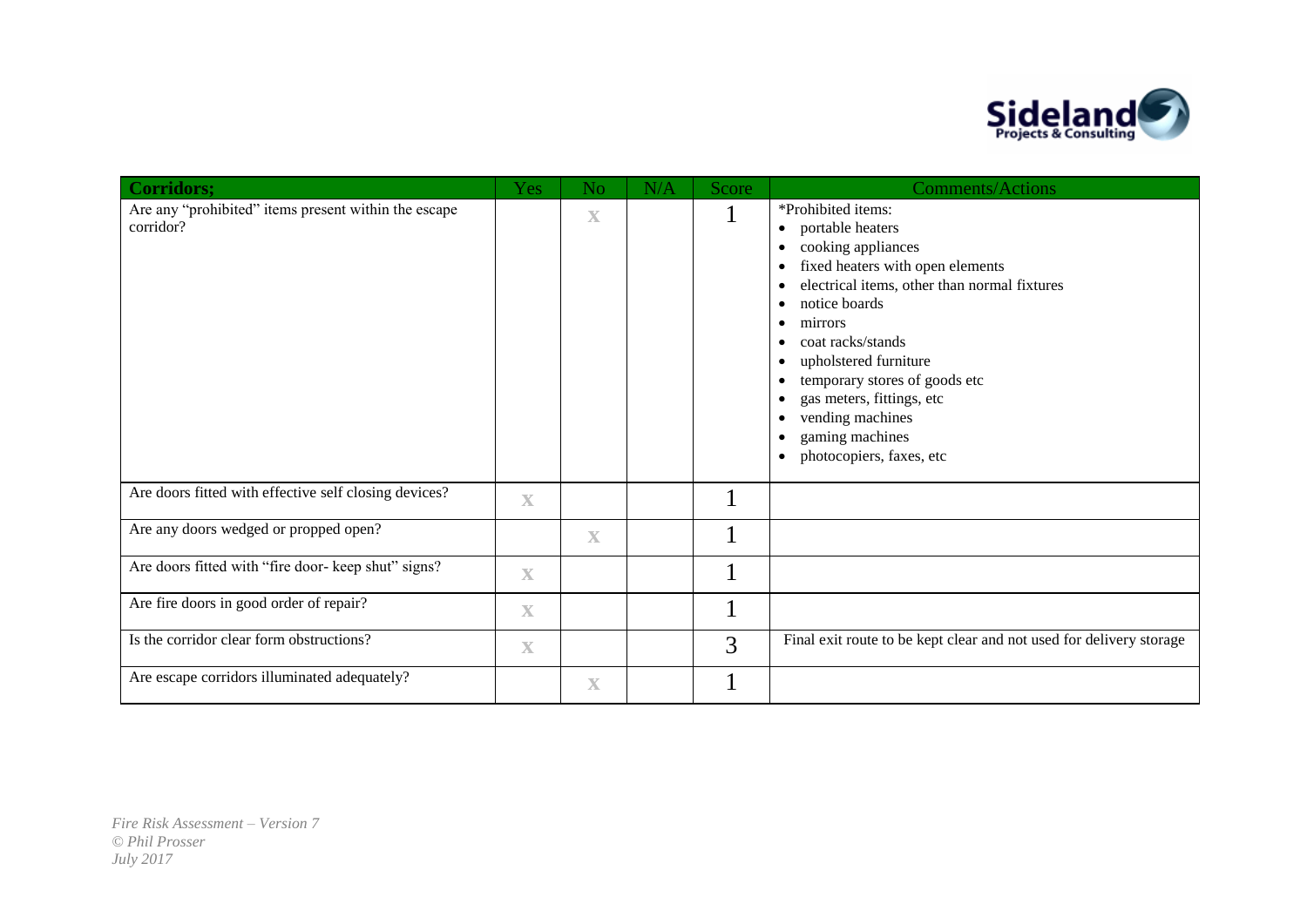

| <b>Stairways;</b>                                                  | Yes         | No | N/A                     | Score | <b>Comments/Actions</b>                                                                                                                                                                                                                                                                                                                                                  |
|--------------------------------------------------------------------|-------------|----|-------------------------|-------|--------------------------------------------------------------------------------------------------------------------------------------------------------------------------------------------------------------------------------------------------------------------------------------------------------------------------------------------------------------------------|
| Are all doors fitted with effective self closing devices?          |             |    | $\mathbf X$             |       | MAG controlled areas                                                                                                                                                                                                                                                                                                                                                     |
| Are any "prohibited" items present within the escape<br>stairways? |             |    | $\mathbf X$             |       | *Prohibited items:<br>portable heaters<br>$\bullet$<br>cooking appliances<br>fixed heaters with open elements<br>electrical items, other than normal fixtures<br>notice boards<br>mirrors<br>coat racks/stands<br>upholstered furniture<br>temporary stores of goods etc<br>gas meters, fittings, etc<br>vending machines<br>gaming machines<br>photocopiers, faxes, etc |
| Is the stairway clear form obstructions?                           |             |    | $\overline{\mathbf{X}}$ |       |                                                                                                                                                                                                                                                                                                                                                                          |
| Is the outside of the final exit kept clear from<br>obstruction?   | $\mathbf X$ |    |                         |       | Staff means of escape to be kept clear, Clear designated route to<br>be maintained.                                                                                                                                                                                                                                                                                      |
| Is the stairway adequately illuminated?                            |             |    | $\overline{\mathbf{X}}$ |       |                                                                                                                                                                                                                                                                                                                                                                          |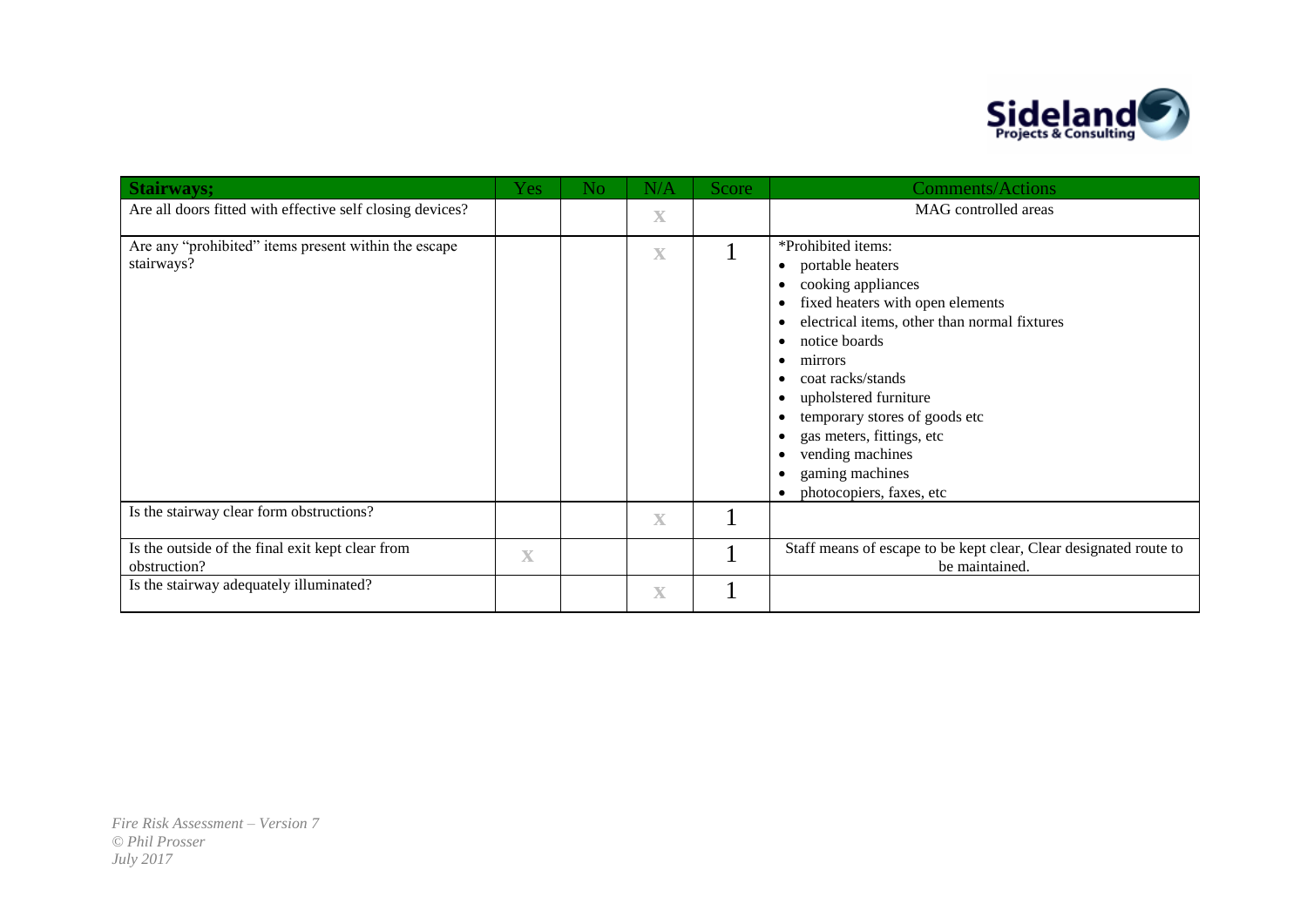

| Area's not normally occupied;             | <b>Yes</b>              | N <sub>o</sub>          | N/A | Score | <b>Comments/Actions</b> |
|-------------------------------------------|-------------------------|-------------------------|-----|-------|-------------------------|
| Is the area secure when not in use?       | $\overline{\mathbf{X}}$ |                         |     |       |                         |
| Are escape route identified?              | $\overline{\mathbf{X}}$ |                         |     |       |                         |
| Are escape routes illuminated?            | $\overline{\mathbf{X}}$ |                         |     |       |                         |
| Are flammable substances stored here?     |                         | $\mathbf X$             |     |       |                         |
| Are combustible materials stored here?    |                         | $\overline{\mathbf{X}}$ |     |       |                         |
| Is the general housekeeping satisfactory? | $\overline{\mathbf{X}}$ |                         |     |       |                         |
| Is there automatic fire detection?        | $\overline{\mathbf{X}}$ |                         |     |       |                         |

## **Stage 3:Fire risk control measures**

| <b>Emergency Lighting;</b>                             | Yes                     | No | N/A                     | Score | <b>Comments/Actions</b>        |
|--------------------------------------------------------|-------------------------|----|-------------------------|-------|--------------------------------|
| Is a system fitted within the escape routes?           | $\overline{\mathbf{X}}$ |    |                         |       |                                |
| Does the system cover all changes in floor level?      |                         |    | $\bf{X}$                |       |                                |
| Does the system cover hazards and obstructions?        | $\mathbf X$             |    |                         |       |                                |
| Does the system cover the area outside the final exit? |                         |    | $\overline{\mathbf{X}}$ |       | MAG responsibility             |
| Do records exist to show evidence of 3 monthly check?  |                         |    |                         |       | should be included in log book |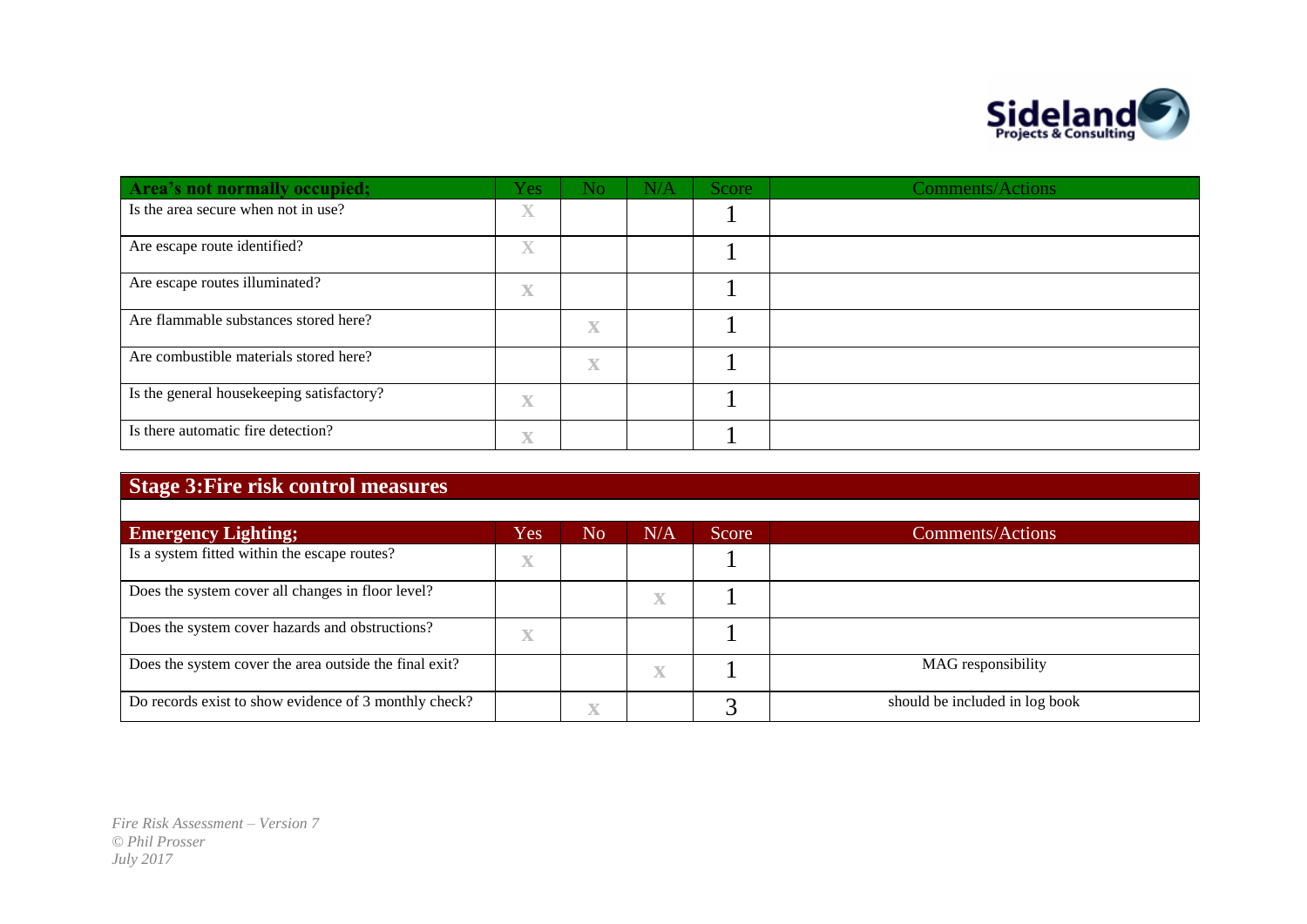

| Signs;                                                                             | Yes                     | N <sub>o</sub>          | N/A | Score | <b>Comments/Actions</b>                                                                                 |
|------------------------------------------------------------------------------------|-------------------------|-------------------------|-----|-------|---------------------------------------------------------------------------------------------------------|
| Are there signs to indicate all final exits?                                       | $\mathbf X$             |                         |     |       |                                                                                                         |
| Are arrows on signs being used correctly?                                          | $\mathbf X$             |                         |     |       |                                                                                                         |
| Is the escape signage trail complete?                                              | $\mathbf X$             |                         |     |       |                                                                                                         |
| <b>Detection &amp; Alarm;</b>                                                      | Yes                     | N <sub>o</sub>          | N/A | Score | <b>Comments/Actions</b>                                                                                 |
| Do signs indicate the location of call points?                                     |                         | $\mathbf X$             |     | 3     | Fire action notices reqd, Protec can provide                                                            |
| Are call points clear and free from obstruction?                                   | $\overline{\mathbf{X}}$ |                         |     |       |                                                                                                         |
| Are detector heads clear and free from obstruction?                                | $\mathbf X$             |                         |     | T     |                                                                                                         |
| <b>Training &amp; Education;</b>                                                   | Yes                     | N <sub>o</sub>          | N/A | Score | <b>Comments/Actions</b>                                                                                 |
| Have all staff received fire training?                                             |                         | $\mathbf X$             |     | 3     | To be verified due to new starters                                                                      |
| Are staff employed in high risk areas trained to operate<br>fire extinguishers?    |                         | $\overline{\mathbf{X}}$ |     | 3     | Recommend that hot fire training is given to all kitchen and<br>management team members every 12 months |
| Are there nominated & trained fire wardens?                                        | $\mathbf X$             |                         |     | 3     | Managers are designated                                                                                 |
| Have fire wardens been trained to operate fire<br>extinguishers?                   |                         | $\mathbf X$             |     | 3     | Training reqd                                                                                           |
| Is there a fire log book within the premises $-$ is it<br>complete and up to date? |                         | $\mathbf X$             |     | 3     | Needs to include escape lighting                                                                        |
| Has an evacuation drill been carried out?                                          |                         | $\overline{\mathbf{X}}$ |     | 3     | Recommend that this is practiced every 3 months                                                         |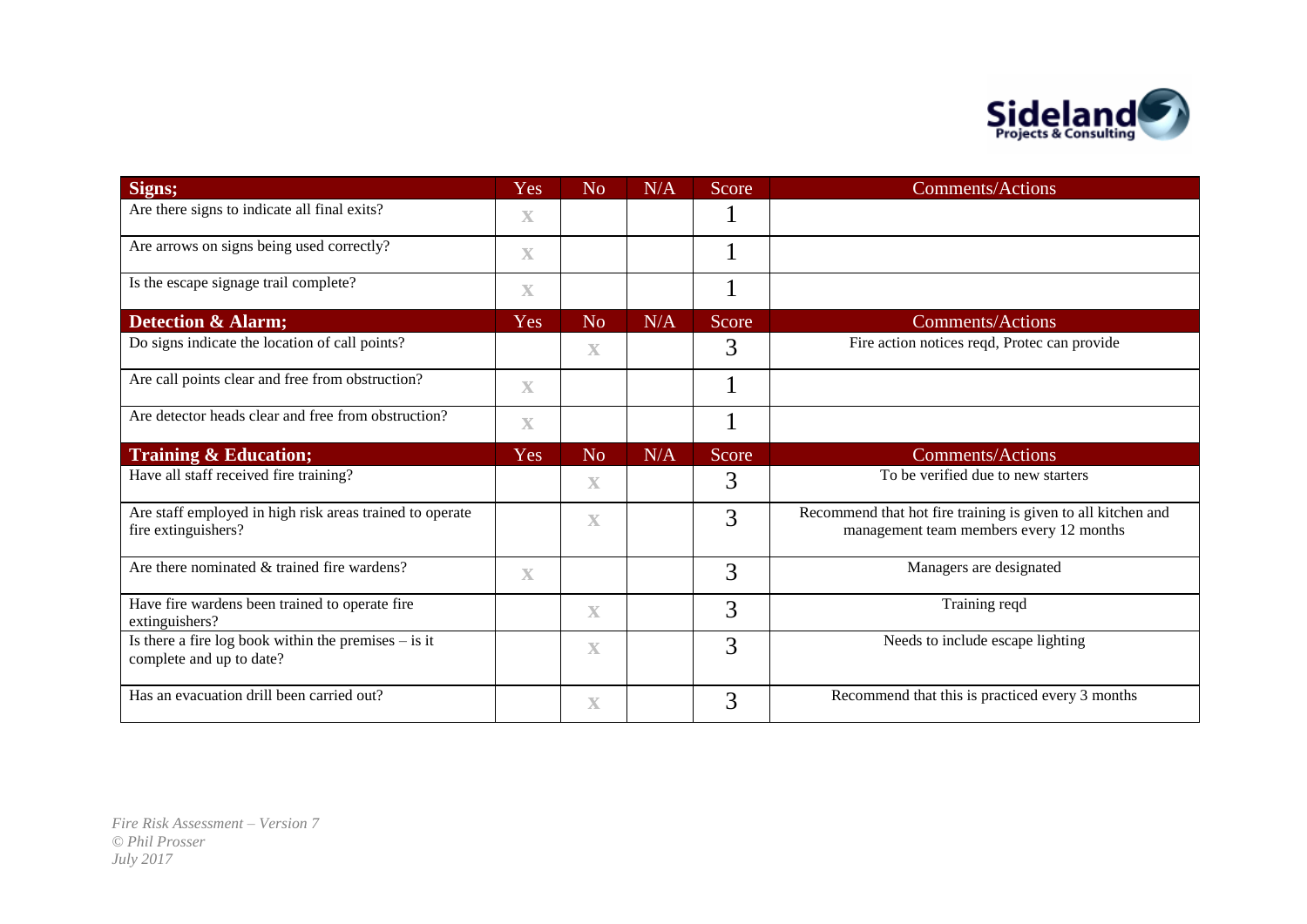

| <b>Fire Action Notices;</b>                                | Yes                     | N <sub>o</sub>          | N/A | Score | <b>Comments/Actions</b>                                                                                            |
|------------------------------------------------------------|-------------------------|-------------------------|-----|-------|--------------------------------------------------------------------------------------------------------------------|
| Are all fire action notices in good condition and legible? |                         | $\overline{\mathbf{X}}$ |     | 3     |                                                                                                                    |
| Do fire action notices indicate the prohibited actions?    |                         | $\mathbf X$             |     | 3     | *Prohibited actions<br>Do not collect belongings<br>Do not use lifts<br>Do not return to building until authorised |
| Are fire action notices displayed at every call point?     |                         | $\mathbf X$             |     | 3     |                                                                                                                    |
| Does the content of the notice reflect actual procedures?  |                         | $\overline{\mathbf{X}}$ |     | 3     |                                                                                                                    |
| <b>Hot works</b>                                           | Yes                     | N <sub>o</sub>          | N/A | Score | <b>Comments/Actions</b>                                                                                            |
| Is a 'Hot works' permit to work system in place?           | $\mathbf X$             |                         |     |       | Landlord system of control                                                                                         |
| <b>Electrical Appliances;</b>                              | Yes                     | N <sub>o</sub>          | N/A | Score | <b>Comments/Actions</b>                                                                                            |
| Have all appliances been PAT tested?                       | $\mathbf X$             |                         |     |       | All new equipment                                                                                                  |
| Have RCD's been provided and maintained?                   | $\overline{\mathbf{X}}$ |                         |     |       | To be included in planned maintenance regime                                                                       |
| Has the fixed electrical system been periodically tested?  | $\overline{\mathbf{X}}$ |                         |     |       | New system, 20% check reqd in 12 months from now                                                                   |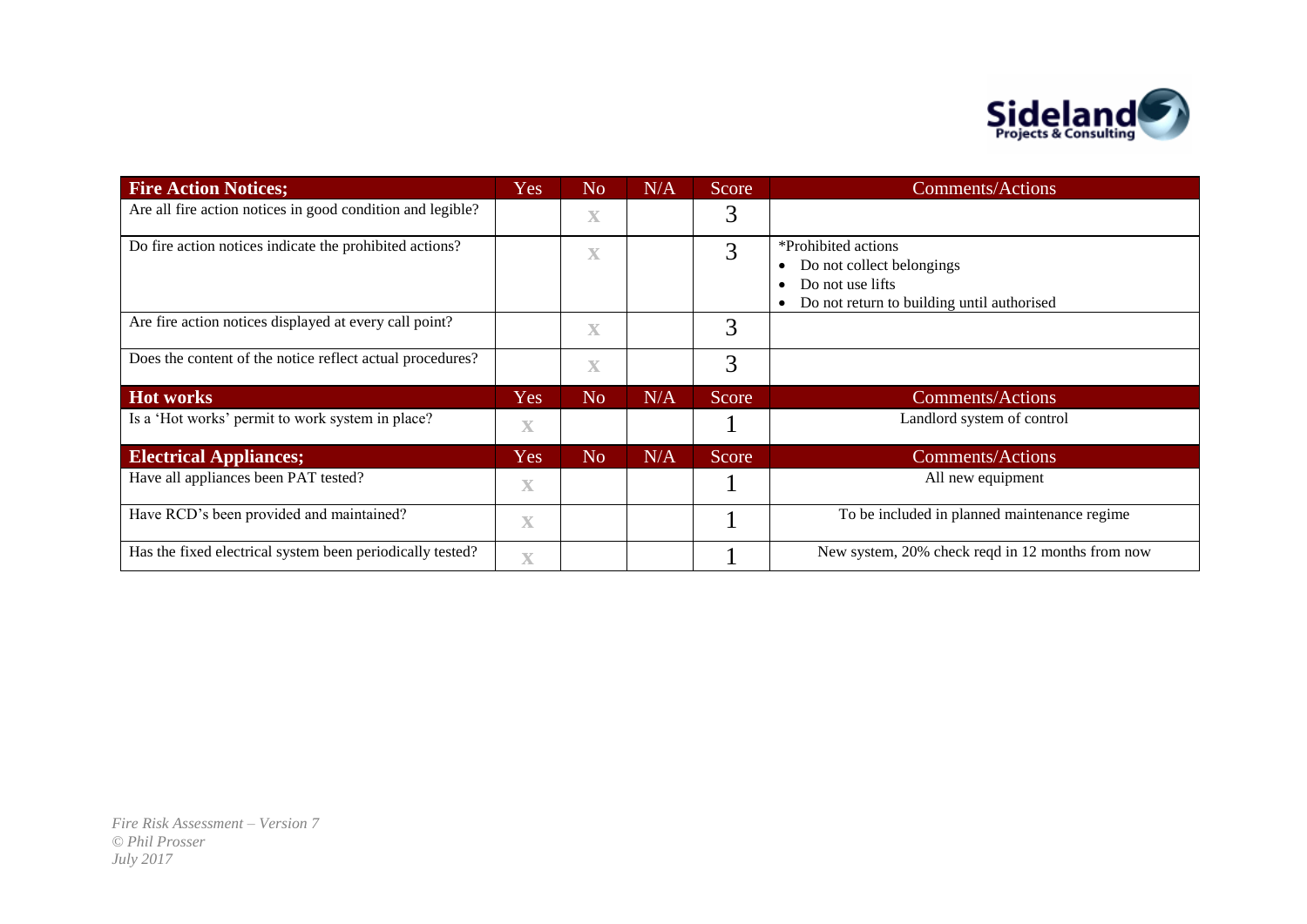

## **Stage 4:Fire suppression**

| <b>Fire Extinguishers;</b>                                            | Yes                     | No                      | N/A | Score | <b>Comments/Actions</b>                                                                                                                                                                                                                                             |
|-----------------------------------------------------------------------|-------------------------|-------------------------|-----|-------|---------------------------------------------------------------------------------------------------------------------------------------------------------------------------------------------------------------------------------------------------------------------|
| Do all extinguishers appear operational?                              | $\overline{\mathbf{X}}$ |                         |     |       |                                                                                                                                                                                                                                                                     |
| Are fire points $&$ extinguishers clear $&$ free from<br>obstruction? | $\mathbf X$             |                         |     |       |                                                                                                                                                                                                                                                                     |
| Are extinguishers inspected monthly?                                  |                         | $\mathbf X$             |     | 3     |                                                                                                                                                                                                                                                                     |
| Have all extinguishers been serviced within the last 12<br>months?    | $\overline{\mathbf{X}}$ |                         |     |       |                                                                                                                                                                                                                                                                     |
| Are fire points & extinguishers indicated by a sign?                  |                         | $\overline{\mathbf{X}}$ |     | 3     | Fire point signage reqd.                                                                                                                                                                                                                                            |
| Are extinguishers mounted to the wall or on a dedicated<br>stand?     | $\overline{\mathbf{X}}$ |                         |     |       | Work area is small so keeping full access to fire extinguishers is<br>required.                                                                                                                                                                                     |
| <b>Fixed Fire Installations;</b>                                      | Yes                     | N <sub>o</sub>          | N/A | Score | <b>Comments/Actions</b>                                                                                                                                                                                                                                             |
| Discharge heads clear and free from obstruction?                      | $\overline{\mathbf{X}}$ |                         |     |       |                                                                                                                                                                                                                                                                     |
| Are discharge heads free from damage?                                 | $\mathbf X$             |                         |     |       |                                                                                                                                                                                                                                                                     |
| Is the location of the control point indicated by a sign?             | $\overline{\mathbf{X}}$ |                         |     |       | Staff to be made familiar with the location of the manual<br>discharge point, this is placed on the means of escape on purpose.                                                                                                                                     |
| Are instructions for use clearly visible?                             | $\mathbf X$             |                         |     |       |                                                                                                                                                                                                                                                                     |
| Is there a service/maintenance contract?                              |                         | $\mathbf X$             |     | 3     | A service contract either with Noble or a authorised service<br>partner is required. Servicing should be twice a year.                                                                                                                                              |
| Fire shutter, Is it clear how this works?                             |                         | $\mathbf X$             |     | 3     | The fire shutter deploys only when a heat detector or the ansul<br>system operates. Staff to understand it's operation and reset<br>arrangements, an operation manual is provided and must be read<br>and understood. This shutter must be under a service contract |
|                                                                       |                         |                         |     |       |                                                                                                                                                                                                                                                                     |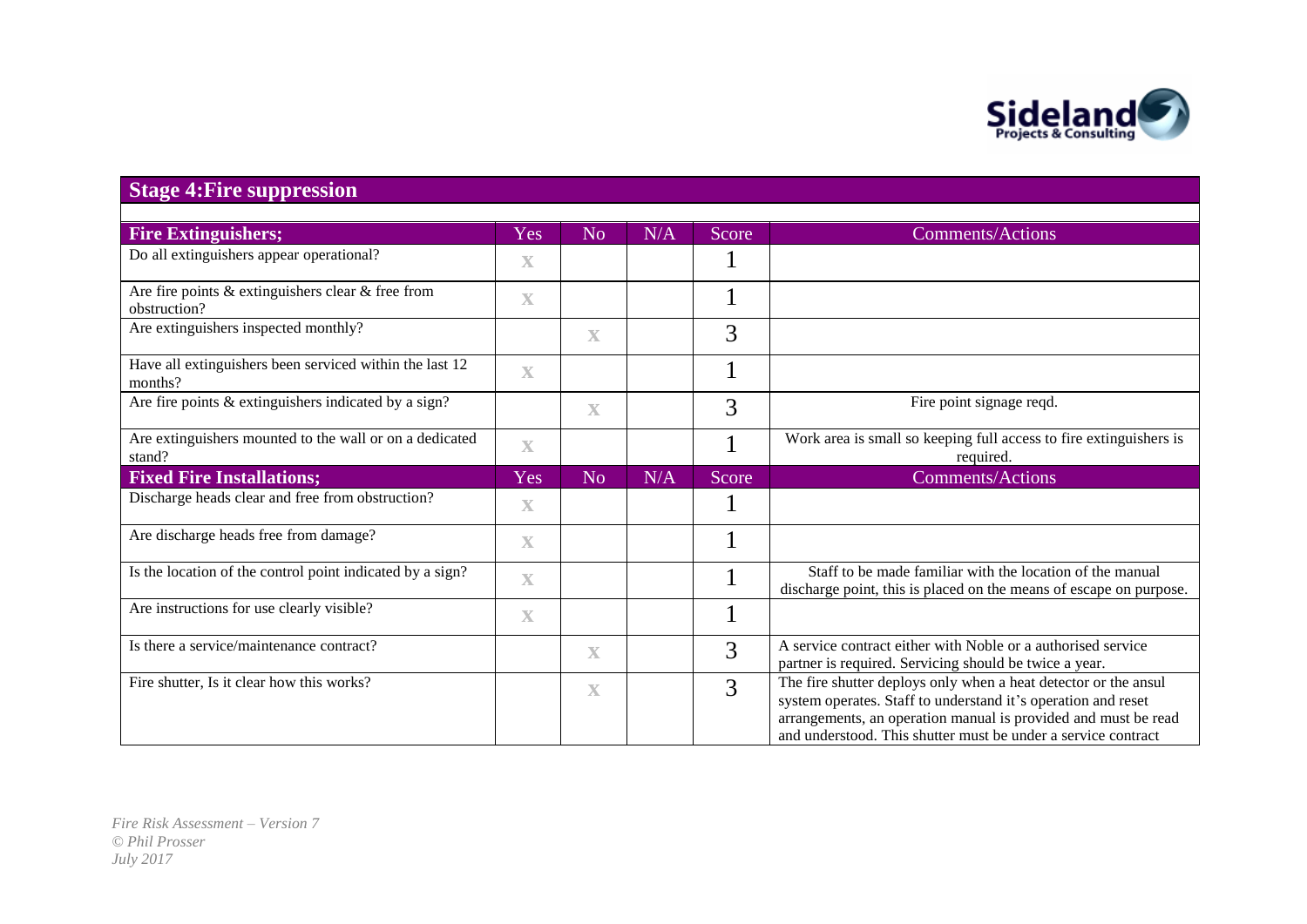

| Assessor(s) sign off:                                                                                                                                 |            |                  |  |  |  |
|-------------------------------------------------------------------------------------------------------------------------------------------------------|------------|------------------|--|--|--|
| The comments detailed in this document are a true $\&$ accurate reflection of the fire risks found during the assessment of this facility / premises. |            |                  |  |  |  |
| Name: Phil Prosser                                                                                                                                    | Signature: | Date:, July 2017 |  |  |  |
| Name:                                                                                                                                                 | Signature: | Date:            |  |  |  |
| Name:                                                                                                                                                 | Signature: | Date:            |  |  |  |

| <b>Stage 5: Communicate the findings</b>                  | <b>Comments/Actions</b> |
|-----------------------------------------------------------|-------------------------|
| These questions to be completed by client                 |                         |
| Inform your staff or their representatives about the      |                         |
| findings of this assessment.                              |                         |
| If you share the facility with others, inform them of the |                         |
| findings of this assessment                               |                         |
| If you do not have direct control over the facility, then |                         |
| inform the landlord/owner of the finding from this        |                         |
| assessment.                                               |                         |

Advisory comments and findings:

Scores of 3 should be actioned, enabling a score of 1 to be assigned.